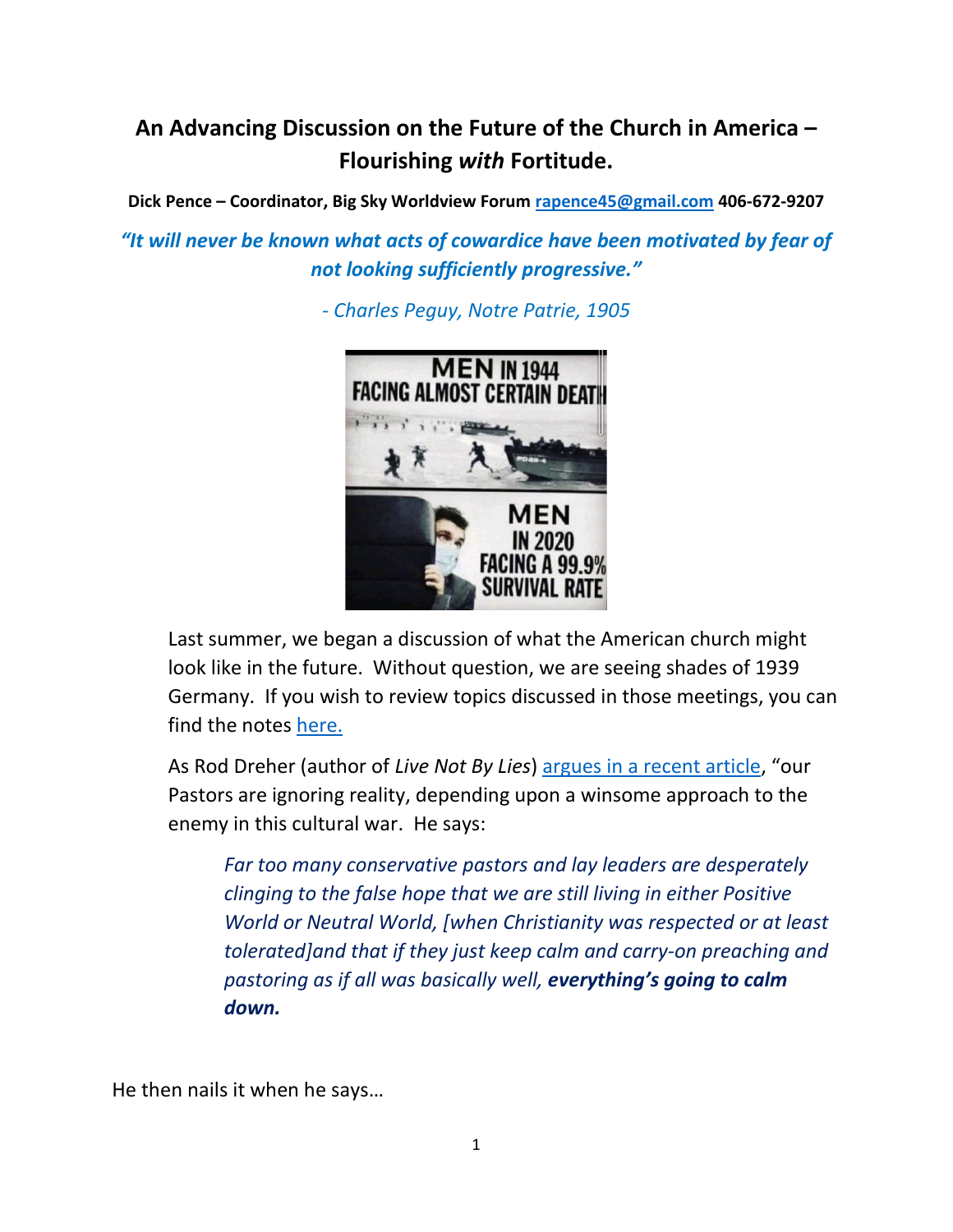*Winsome World Christians are failing to prepare themselves, their families, and (if pastors) their flocks for the world that exists today, and the world that is fast coming into being*.

Preparing, or equipping (Eph. 4:11-12) is being ignored and is a primary function of the Pastorate.

Our situation statemen from last summer remains the same as you can scan here.

### **Situational Statement – Six Issues:**

**#1**. **America,** as we have known it, **is on a collision course with extinction.** 

**#2. The majority** of the previously orthodox **churches are shifting Progressive.**

**#3. Spiritual-Ethical issues** (same-sex marriage, abortion, transgenderism, etc.) became **political because the church refused to deal with them first.** 

**#4.** The **one institution** charged with being **the** *preserving influence* **in the culture has failed. How cand I say that… we will get there.**

**#5**. The demise of America is largely due to **this failure of the churches.**

**#6. This situation only increases our obligation** to be diligent influencers in the culture while planning well now for a **different future**.

**But we want to move forward** and consider things not yet discussed. Some of this article will review key points. Other ideas will be in the appendix or LINKED to.

**Let us be clear,** that there is no question that real church will flourish in the future. My contention is that it may look much different than the visible church today. This is not a case for not be being a part of a church. It is challenge to reexamine the church, return it to orthodoxy, and reconfigure it to become much more effective. This will require a radical commitment to equipping – teaching, discipling, and mentoring believers. We need to be *didactic* in the original sense teaching precepts, principles, rules, doctrine **so that the learner grasps** the intended concept. This does not happen by spitting out sound bites or general references. It happens by precise, thorough examination of issues. It is my view that this is not happening in amusement based, seeker friendly environments. We must not settle for less.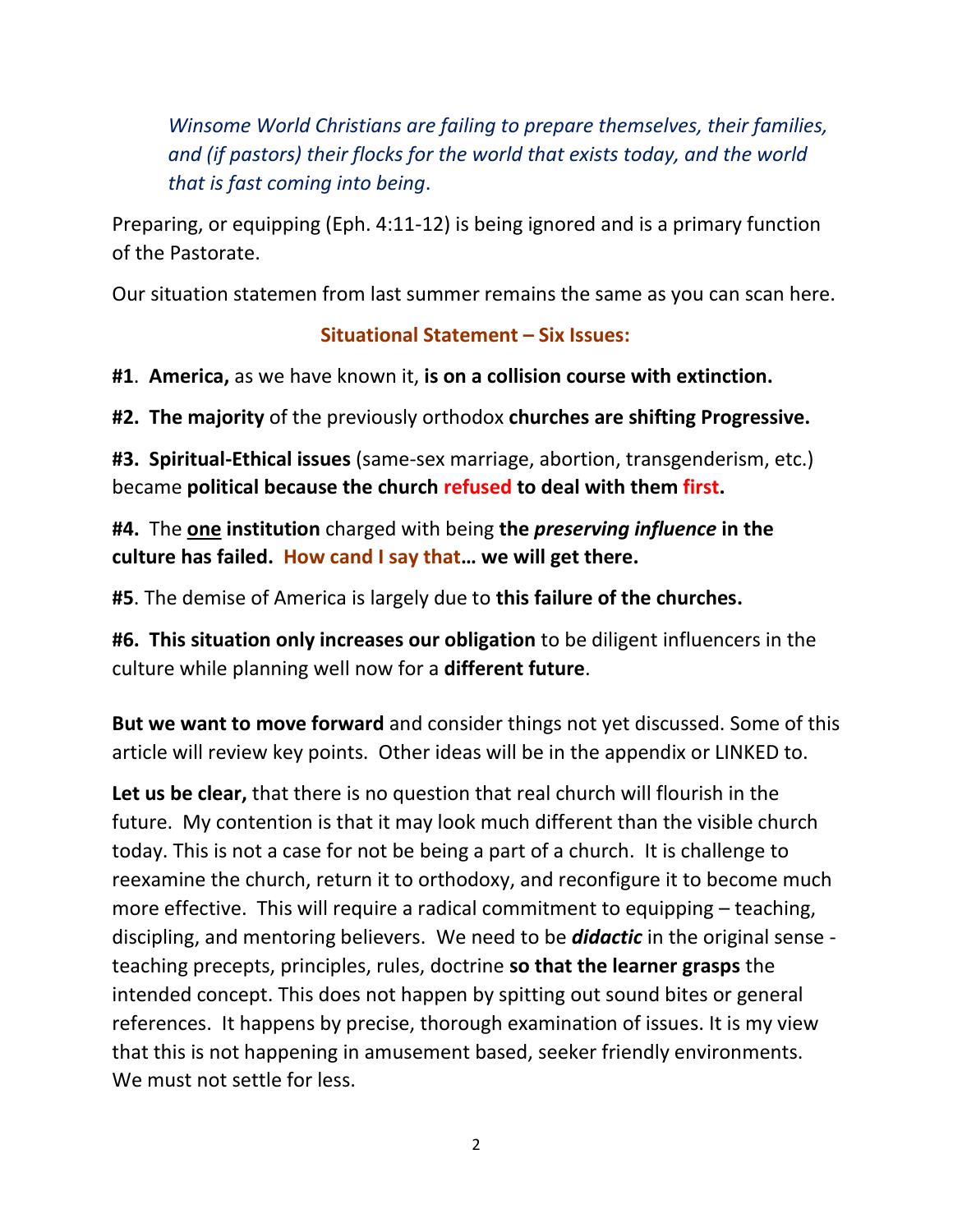### **Our Mission and Focus:**

**This effort is focused on one question:** As the *visible* church continues to move Progressive, what form will the *true and real* church of Christ take on? This is the hour for us to **continue a discussion** about the future of the church. **[Ekklesia](https://www.bing.com/search?q=ekklesia+means&form=ANSPH1&refig=26b656fb2b12496fb5df4457bc0c9cb9&pc=U531&sp=3&qs=HS&pq=e&sk=PRES1HS2&sc=8-1&cvid=26b656fb2b12496fb5df4457bc0c9cb9) is the Greek word for church** describing *the-called-out-ones.* 2 Cor. 6:17 urges the church to "come out from among them and be separate."

In I Chron. 12:32 we read "*The men of Issachar…understood the times [they were living in] and knew what Israel should do."* To lead effectively in this hour, we must measure ourselves by their standards.

### **The State of the Union: Bulling and Intimidation:**

**Our Leadership:** One can only honestly say that the status of America continues to decline. Since our last meeting in July, much advancement has been made by the Progressives on the national level. Locally, we continue to hear mostly silence from the church. Our Legislators did their job passing many conservative oriented bills. We also have much to do in the courts in Montana. For this reason, Nancy and I have shifted much of our giving to Christian legislators who are actually [working](https://www.bigskyworldview.org/content/docs/Library/Conservative_Churches_Need_to_Speak_Out_on_Issues.pdf) to preserve the salt and light.

**Our military:** Any plan to take down a country will include a dismantling of its defenses. [Here](https://thefederalist.com/2021/11/04/how-covid-vaccine-coercion-drove-me-out-of-west-point/?utm_source=newsletter&utm_medium=email&utm_campaign=the_federalist_daily_briefing_2021_11_04&utm_term=2021-11-04) you will see the story of a young woman at West Point who was essentially forced out of the Army academy over vaccines. Cadets at the Air Force Academy are also being forced out for the same reason. Our military leadership has been declining for decades but we are now seeing a **purging that is like an ethnic cleaning**. Men of courage and moral courage are being purged. During WWll, we fought on three theaters – Europe, North Africa and Italy, and the Pacific. Congressional reports have shown that of the three branches, only the Marine Core is near an acceptable level. We would struggle to fight a one theater war today. **This deliberate, strategic dismantling** will mean that we are now vulnerable as a nation. This is another warning signal that the New Left has become brazen.

**Our education** system resembles an organization that has been "occupied by hostile forces." The government has usurped the place of the parents. Educational norms have been replaced with progressive indoctrination. [The FBI](https://www.foxnews.com/media/virginia-mother-feds-helicopter-school-board-meeting-threats)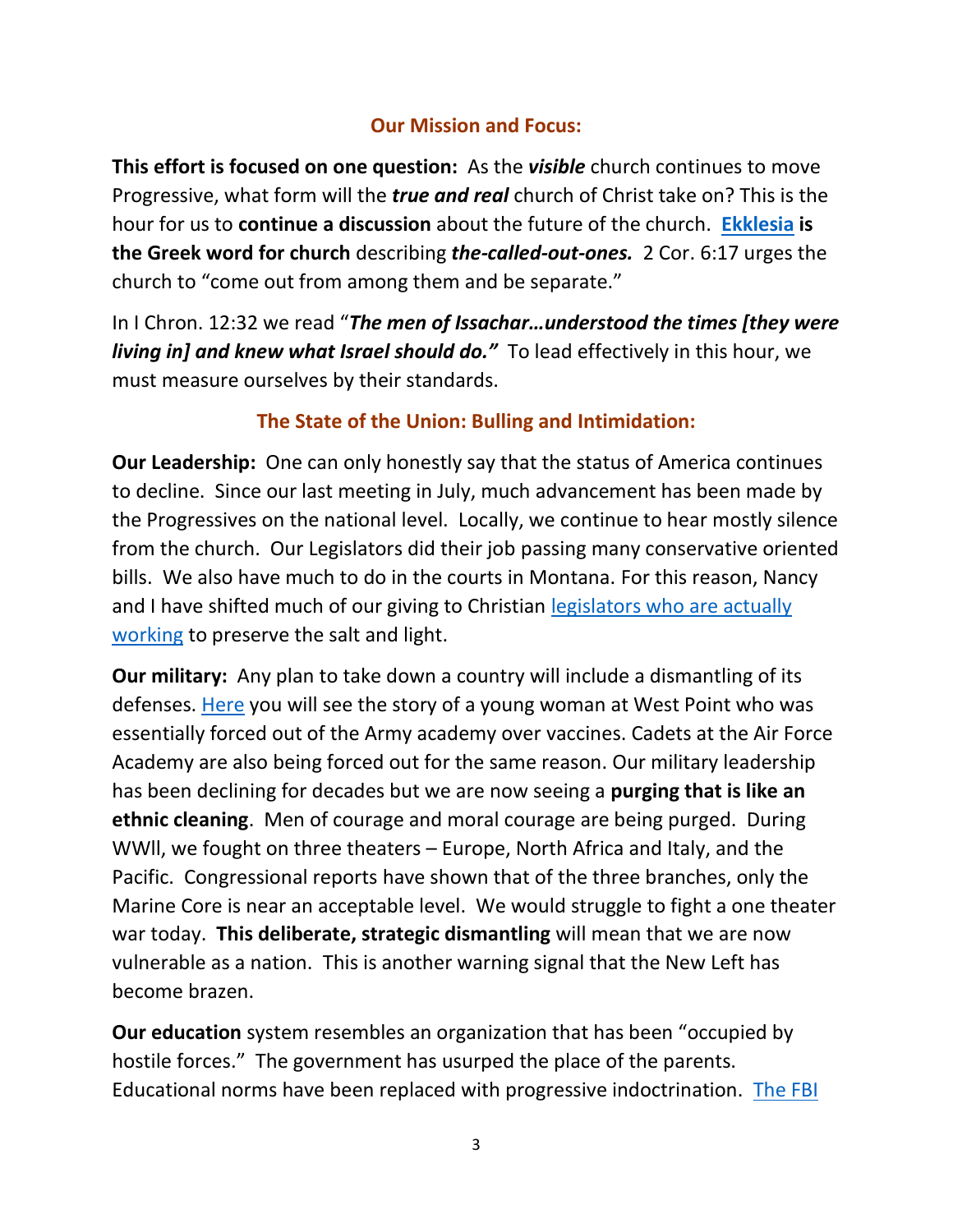[was revealed](https://www.foxnews.com/media/virginia-mother-feds-helicopter-school-board-meeting-threats) to have intruded in parental- school board disputes. Parents are being threatened and intimidated. In spite of "much noise" about school boards, our local election embraced incumbents.

You will recall that one of the [key goals of the Marxists](https://www.bigskyworldview.org/content/docs/Library/45_Goals_of_Communism_In_America_PDF1.pdf) was to gain complete control of the school systems. The Progressives are no longer pretending to represent government education as anything [but indoctrination.](https://www.bigskyworldview.org/content/docs/Library/How_the_Education_System_Indoctrinates_Students_Without_US.pdf)

**Our Federal Government** resembles a country that has been overtaken by a [Military Coup.](https://lawofmarkets.com/2021/01/26/if-there-were-a-military-coup-in-the-united-states-it-would-look-just-like-this/) The Biden administration has been emboldened into a complete lawlessness. At the southern border, in executive orders concerning transgenderism, teaching of Critical Race Theory in government agencies, vaccine mandates – it is impossible to keep up with this [Marxist-Globalist Long March](https://en.wikipedia.org/wiki/Long_march_through_the_institutions)  [Through the Institutions.](https://en.wikipedia.org/wiki/Long_march_through_the_institutions)

**International Corporations** have joined in this march, even being willing to fire competent people for disagreeing with LGBTQ-CRT-COVID propaganda. An engineer friend was dismissed for not taking the shot because of government contracts his firm was working with. Even in the sports arena, ESPN and **EVERY professional sport** has become advocates for the Left – even China.

**The Medical Community:** It has become more and more evident that a significant percentage of our doctors and medical people **are more committed to their Progressive ideology than they are to your health.** In spite of honest disagreements and many scientific reports questioning the safety and effectiveness of the shots, all we see from the medical community is more bullying. In Billings, our hospitals are spending big dollars advertising for more COVID propaganda. [The Dean of the MSU school of nursing](https://www.bigskyworldview.org/content/docs/Library/MSU_College_of_Nursing_Threats_and_Intimidation.pdf) has threatened students who are not willing to take the shot. If you read the article, it is obvious she is a flaming liberal – she lists her *preferred pronouns* on her signature line. These so-called professionals - [They are ignoring the problem of mental health](https://articles.mercola.com/sites/articles/archive/2021/10/28/mass-psychosis-real-global-pandemic.aspx?ui=38ca33c27b2e163982e22d983597c38b92544d626aff1101697cd58e31074806&sd=20130424&cid_source=dnl&cid_medium=email&cid_content=art1ReadMore&cid=20211028&mid=DM1029208&rid=1305885200) that is much more destructive to culture than COVD because of their anti-Christian agendas. In this article on Mass Delusion, the author makes the point that: **[The Emperor](https://www.bookbrowse.com/expressions/detail/index.cfm/expression_number/605/the-emperor-has-no-clothes) Has No [Close On:](https://www.bookbrowse.com/expressions/detail/index.cfm/expression_number/605/the-emperor-has-no-clothes) The Conservative Evangelical and Catholic Churches have become bastions of compromise.** [In previous articles](https://www.bigskyworldview.org/content/docs/Library/Discovering_Directions_for_Future_Flourishing.pdf) (page 3 and 10 and in the Appendix below), I name twenty issues that **have become political because** the church resolutely refuses to teach or speak constructively about them.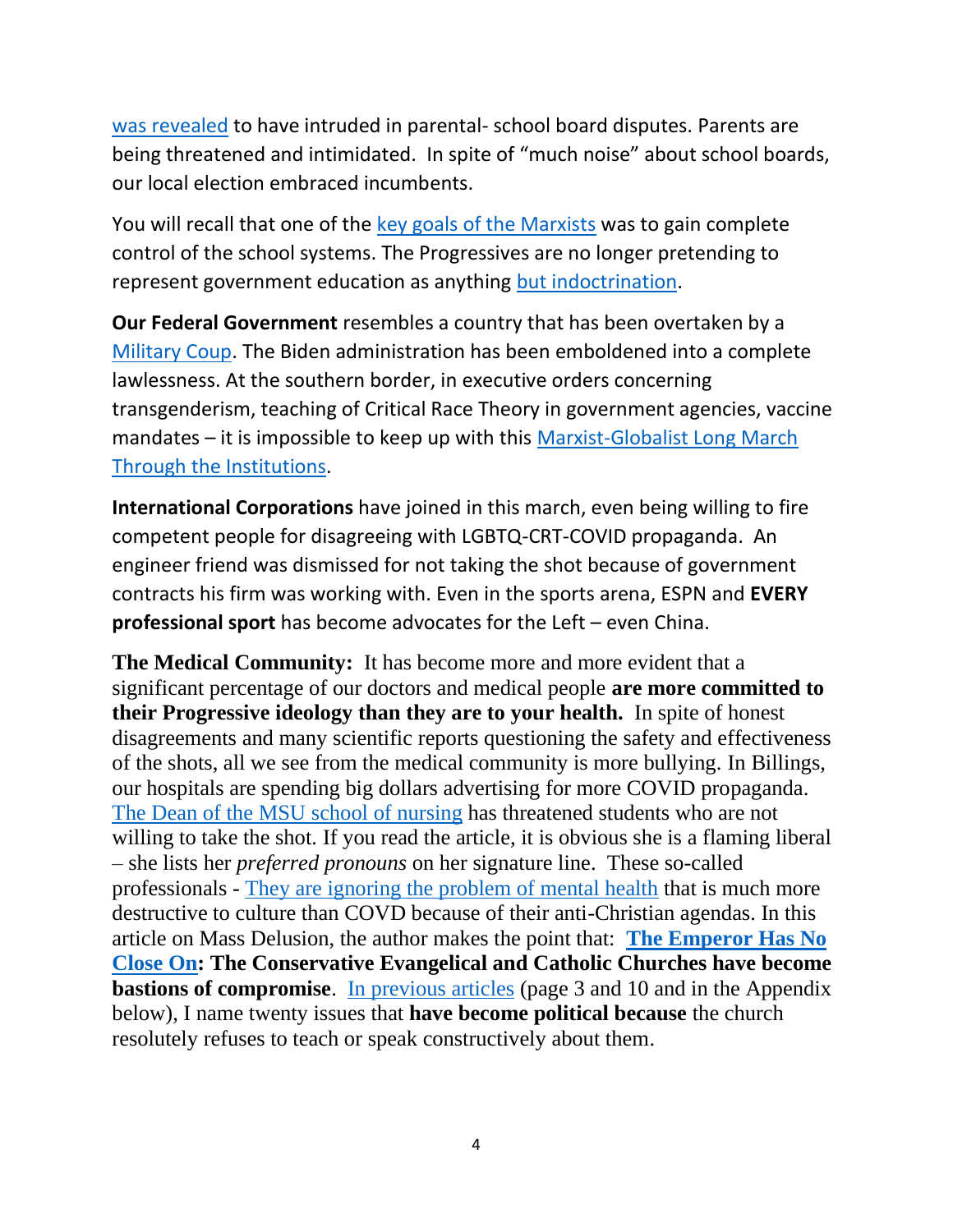**Our so-called Pasters (shepherds) are living in an alternative world** of their own creation! But news flash Mildred, you are not going to change them!

This is a result of [cowardice](https://www.bigskyworldview.org/content/docs/Library/We_Got_Here_Because_of_Cowardice._We_Get_Out_With_Courage_-_Bari_Weiss_Commentary_Magazine.pdf) – the [feminization of the American](https://www.bigskyworldview.org/content/docs/Library/3_7_Threats_in_Our_Times_-_The_Loss_of_the_Nobel_Male_and_Rise_of_Malevolent_Compassion_Marked.pdf) (see Del Tackett's article) pastorate. (See also [A Farewell to Feminism](https://www.bigskyworldview.org/content/docs/Library/A_Farewell_to_Feminism.pdf)…Total Restructuring of Society) A Consortium of CRT, [LBGTQ,](https://www.bigskyworldview.org/content/docs/Library/How_Radical_Feminism_Sowed_the_Seeds_of_Our_Transgender_Moment_pdf.pdf) Racist, COVID Activists have intimidated the leadership. We are even seeing division as many leaders are now embracing these issues – becoming apologist for progressives.

**My measuring stick at the moment?** If a church leader is not **teaching** (from the pulpit on Sunday morning) on Critical Race Theory and its step children, it is merely **an irrelevant, social- entertainment center**, focused on amusement. It has moved from being an equipping center to – by default and silence – a center for deception. If you find one who is teaching against CRT etc., please let me know.

### **A Little History Lesson from the Recent Past:**

A recent article by [Barna Research](https://www.bigskyworldview.org/content/docs/Library/New_Research_Points_to_Gaps_in_How_Churches_Support_Congregants_Gifts_-_Barna_Group.pdf) is revealing on several front. One of the things it talked about is how **pastors show little interest in developing the ministries** and callings of those in their congregations. This is very much in step with the issues of the Mega Church movement.

There is a recent history that led us to this moment – it goes back to the Leadership Network that birthed the [Church Growth Movement](https://www.bigskyworldview.org/content/docs/Library/CHURCH_GROWTH_MOVEMENT_Revival_or_Apostacy.pdf) - the [advent of](https://www.bigskyworldview.org/content/docs/Library/Flow_Chart_of_Emergent_Leaders.pdf)  [the CEO Pastorate,](https://www.bigskyworldview.org/content/docs/Library/Flow_Chart_of_Emergent_Leaders.pdf) and the Mega-Church movement. **Robert Schuller** (Crystal Cathedral), **Rick Warren** (Saddleback), **Bill Hybels** (Willow Creek) - all three of these men got their churches growing by following the expertise and marketing techniques of **Peter Drucker**, a humanist who believed according to the Oct 1998 issue of Forbes Magazine that "The social universe has no "natural laws" as the physical sciences do. It is thus subject to continuous change" (page 154). The guy believed in no moral absolutes and yet these pastors are basing their church growth movement on **Drucker's marketing techniques**! This was the source of *The Purpose Driven Life* and the *Purpose Driven Church* by Warren. Just like big business, these three pastors surveyed the consumers they wanted (nonchurched people in their communities) to figure out their "felt needs" so that the church could respond to them. Their Sunday morning services in turn are **geared toward non-believers**. Forget about God's purpose for the church, which is to equip the saints. (Eph. 4:11-12)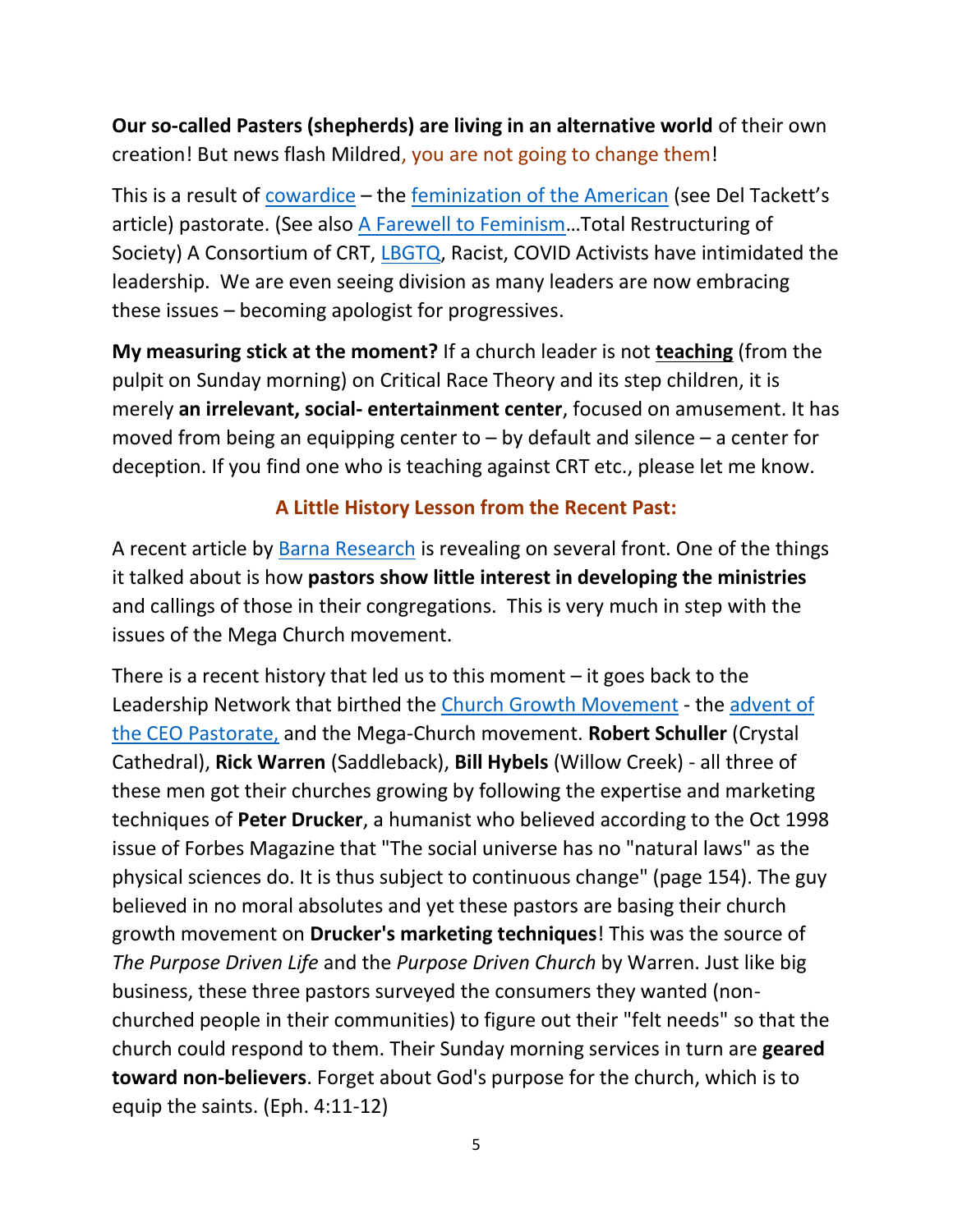Warren stated that Drucker was his mentor for over 20 years. Hybels formed the Willow Creek Association of churches – several of which were in Montana. This group influence thousands of churches. Hybels was a huge Democrat and was sympathetic to Marxism as most Progressives are.

Rick Warren said this: Quoting Drucker Warren said

*"The most significant sociological phenomenon of the first half of the 20th century was the rise of the corporation. The most significant sociological phenomenon of the second half of the 20th century has been the development of the large pastoral church – the mega-church. It is the only organization that is actually working in our society."*

There you have it – **big corporations, and big churches. Neither focused on "their customers"** and we are seeing it in spades now.

On the contrary, the Mega-Church has destroyed the great commission – you know, those out of dates words at the end *"go and make disciples."*

In the late 70's a renowned teacher, Bob Mumford, said to his friend and Mega-Church pastor at Melody Land Christian Center, Ralph Wilkerson, *"you can't disciple 15,000 people."* And, he was dead right – dead as in the death of discipleship.

In the Barna piece, notice how **most of the pastors don't know their people** by name – don't know who they are. Have no or little interest in developing their people's callings and ministries.

The reality is that in most churches, discipleship and mentoring is a deplorable myth. And, much of it goes back to the above-mentioned recent history. **We bought the serpents lie about equipping and now we have to change that.**

In *[Call to Discipleship](https://www.amazon.com/Discipleship-Carlos-Buckingham-Jamie-Ortiz/dp/0882701223/ref=sr_1_1?crid=2AOJJTFLDO0WR&dchild=1&keywords=call+to+discipleship+Ortiz&qid=1635888714&qsid=143-7878618-6697625&s=books&sprefix=call+to+discipleship+ortiz%2Cstripbooks%2C140&sr=1-1&sres=0882701223&srpt=ABIS_BOOK)*, Billy Graham said if he had it to do over again, he would find and disciple 10 good men.

Many of the above-mentioned ministries used to be handled adequately by competent people within the congregation voluntarily – it was their ministry.

#### **An Alternative Vision of the Church:**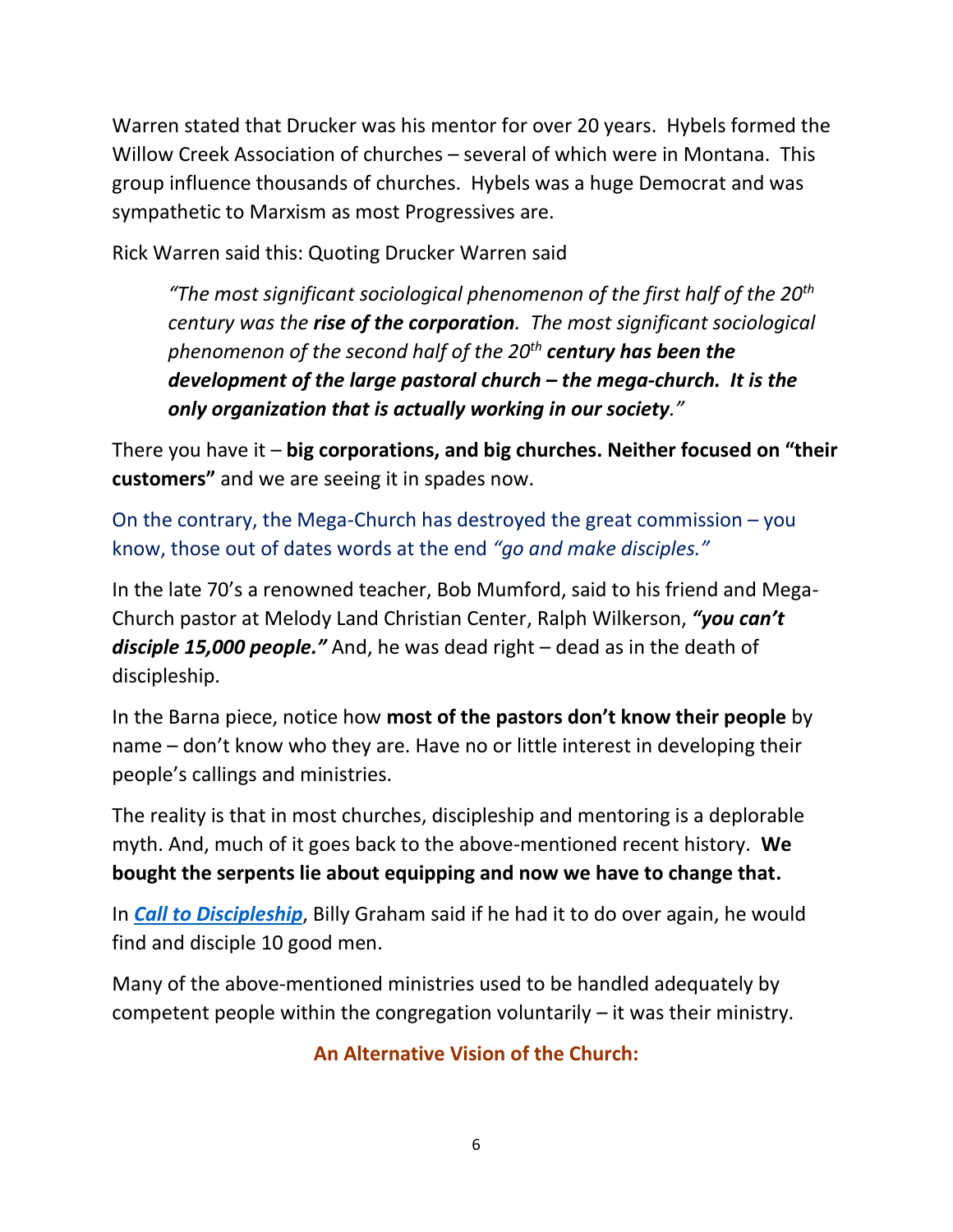The Backgrounder for my comments will lean heavily upon MS. Bari Weiss's article in November *Commentary - Politics and Ideas [We Got Here Because of](https://www.bigskyworldview.org/content/docs/Library/We_Got_Here_Because_of_Cowardice._We_Get_Out_With_Courage_-_Bari_Weiss_Commentary_Magazine.pdf)  [Cowardice. We Get Out With Courage](https://www.bigskyworldview.org/content/docs/Library/We_Got_Here_Because_of_Cowardice._We_Get_Out_With_Courage_-_Bari_Weiss_Commentary_Magazine.pdf) – Say No to The Woke Revolution*. This is must reading – trying to summarize it would not do justice to Bari or you. One of the things she does say is that among the chorus of Progressive ideas, there was a **loss of religion**. Recently, a fried spoke at a local church talking about the Great Reset and said that the church has [GONE DARK,](https://www.bigskyworldview.org/content/docs/Library/Pastor_Mike_McGovern_The_Great_Reset.pdf) we are no longer the light. He said our VOICE has been replaced by other voices.

One solution for the intimidation and resultant silence we see from the pulpit is a new way of doing church. We will look at several key issues and opportunities.

### **It All Starts With Leadership – Setting them Up Not to Compromise.**

### **#1. Bi-Vocational Leadership: Breaking the Dependence on Popularity.**

**As long as leadership is dependent for their livelihood on pleasing people and avoiding pressure, we will continue to see leaders that are unwilling to speak the truth with courage.** We would be better off if most pastors were not primarily dependent on pay from the church. This will not be a cure-all but it would be a huge step towards eliminating those who are not willing to speak truth.

Speaking from experience I can say that it is likely that before you can have freedom to speak the full truth, **many new fellowships will have to be formed**. In

. almost every existing fellowship, there are enough who will resist anything but the status quo – will not put up with teaching on so-called cultural or political issues. While the argument will be to give them time and grace to re-adjust, there must be limits. Most of these people will not re-examine these issues.

**#2. Resources and Stewardship:** Just as we have seen the Government balloon in size, **so have church staffs**. A generation ago, a moderate sized church might have a pastor and a part-time or volunteer secretary. Perhaps a bi-vocational youth leader. Most of the youth leaders were members of the congregation.

Today, these same sized churches often have a lead pastor, at least one full time secretary-administrator, a college and carrier pastor, a high school pastor, a junior high pastor, a children's pastor, a minister of music, and a connection pastor. **Eight positions** and in bigger churches, the roll call is even bigger. Of course, this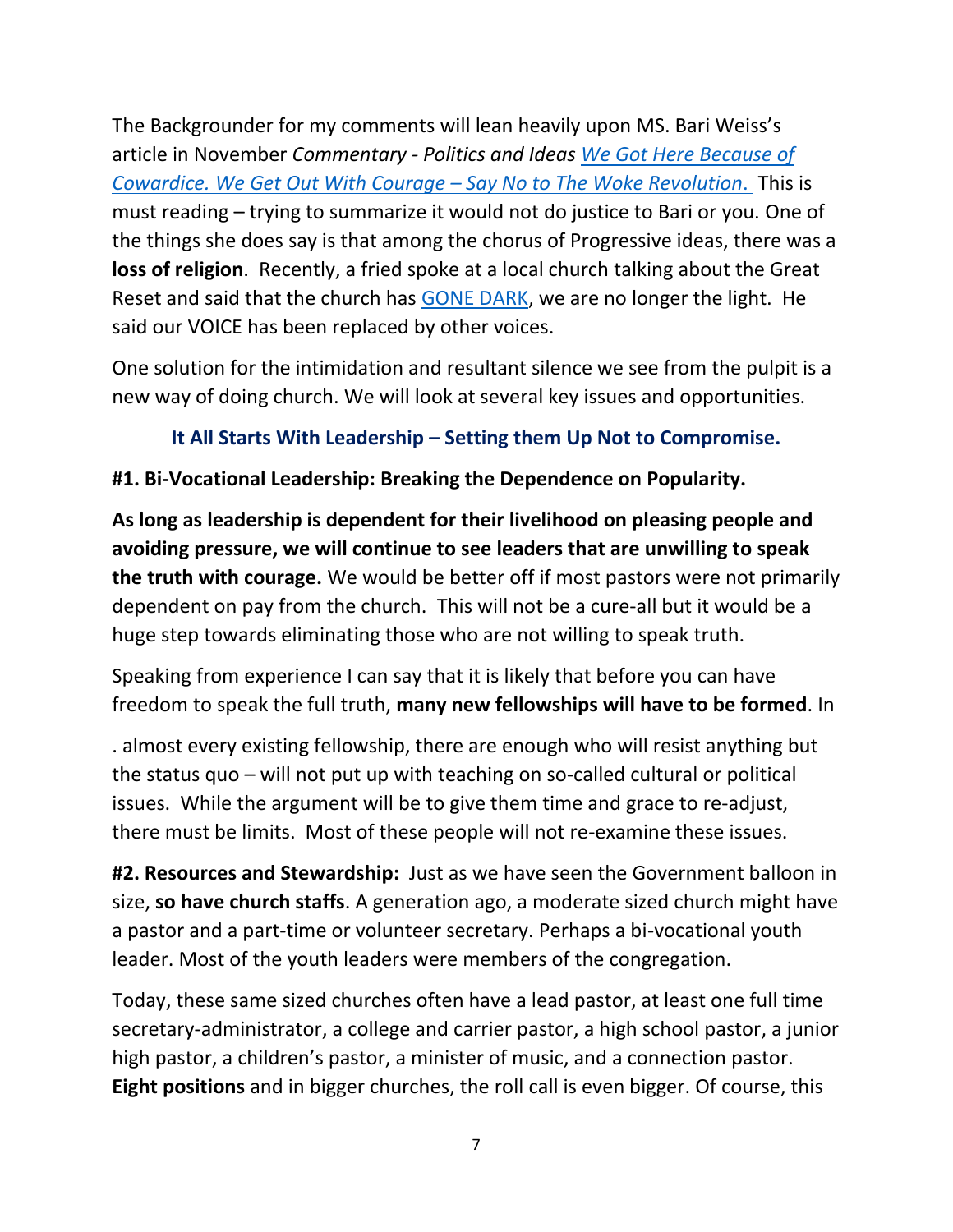will vary with the church. **What is the yearly spending in these churches on salaries** compared to a generation ago? Recently, I had a pastor of a church of less than 200 tell me (as I was making the case for speaking about CRT) that his current focus was on hiring more staff. If all of these people were bi-vocational, we would see a difference.

**Think about this opportunity!** What could we do with what churches, just in Billings, are spending on salaries and other issues that were not being spent a generation ago?

**Better Use of Resources?** One must ask, what could the church accomplish collectively if these resources were re-directed?

In the early days of this country, the **majority of the universities** were started by churches or denominations. These were not just seminaries, they were places where Christian lawyers, doctors, scientists, teachers, and others were trained.

Most of the **early hospitals were started by Christians**. In Billings, our hospitals are largely administered by professionals with little interest in Christian values. The Billings Clinic is knee deep in LGBTQ issues, St. Vincent's is drifting Woke, and Riverstone Health is a haunt for Progressives.

**A Big Vision** - **Pooling Resources for Equipping:** Even a cursory look at our universities tells us that we need an alternative. It's not just the social sciences now, you can't get a degree in engineering, nursing, education etc. without being indoctrinated in Leftist ideology.

**If the churches just in Billings, spent the resources** they spend on bloated staffs, elaborate facilities, and other things – **we could finance a** *best of the class* **university to train teachers, nurses, engineers** – and eventually doctors and Christian lawyers. The founders of America did it with far fewer resources – it's all about **vision and priorities**.

But what about accreditation? In today's culture, if you had a doctor trained by credible doctors, people would run to them to get away from the ones who have **traded the Hippocratic Oath (***Do No Wrong***) for Progressive ideology**. While there would be changes, I believe that accreditation would very quickly become a non-issue in today's culture.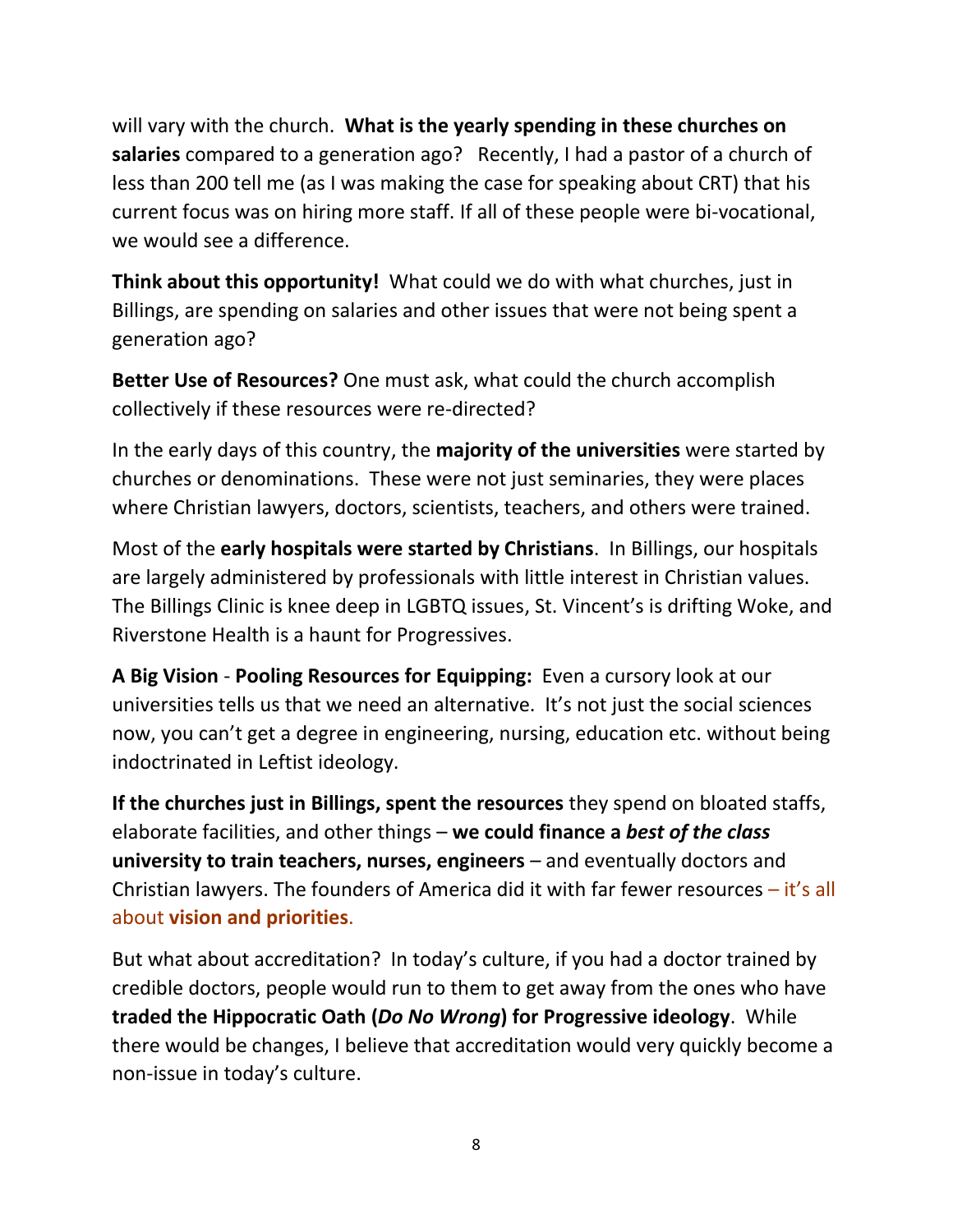Take a lesson from the Home School movement. There is no accreditation – there is only outcome. They get into college based on their performance.

# *The only thing lacking is men of vision who will become the William Wilberforce's for our future. Forty-six years they worked together to change their culture.*

**#3. Refurbishing the Local Church:** We have been conditioned to be spectators to *sedentariness* (tending to spend much time seated; somewhat inactive) expecting to contribute nothing. This is sinfully unbiblical.

**Accountability to Biblical Qualified Elders:** There is no biblical model for the leadership in most of our churches. Plurality of eldership is the model, not a church board who occasionally makes suggestions to a ruling CEO pastor and staff.

#### **A Look at New Testament Patterns for the Local Church:**

In his 1997 classic *[Love Your God with All Your Mind](https://www.amazon.com/Love-Your-God-All-Mind/dp/1617479004/ref=sr_1_1?crid=14B1CUKNLQ9RK&keywords=love+god+with+all+your+mind+jp+moreland&qid=1653840919&sprefix=Love+God+Wi%2Caps%2C166&sr=8-1)*, (also available on Audible) Dr. J.P. Moreland (Distinguished Professor of philosophy at Talbot School of Theology, Biola University) dares to break the mold suggesting a whole different pattern for leadership and teaching in the church.

In chapter ten – **Recapturing the Intellectual Life of the Church** he makes some bold suggestions. **But first** he asks why our pastors and members are so **intellectually uninformed** in terms of church history or theology. His bottom line?

*"Evangelicals neither value nor have a strategy for developing every member of our congregations to one degree or another as Christian thinkers…Today the ministers we want are Christianized pop therapist who are entertaining to listen to… A church incompetent cannot effectively be a church militant."* 

**Here are some of his suggestions:**

#### **First Ministries:**

**1.) No senior pastors**: The New Testament church contained a Plurality of Elders (Acts 14:23, 20:28; Philippians 1:1; Hebrews 13:17). The New Testament knows nothing about a senior pastor. The emergence of the senior pastor is one of the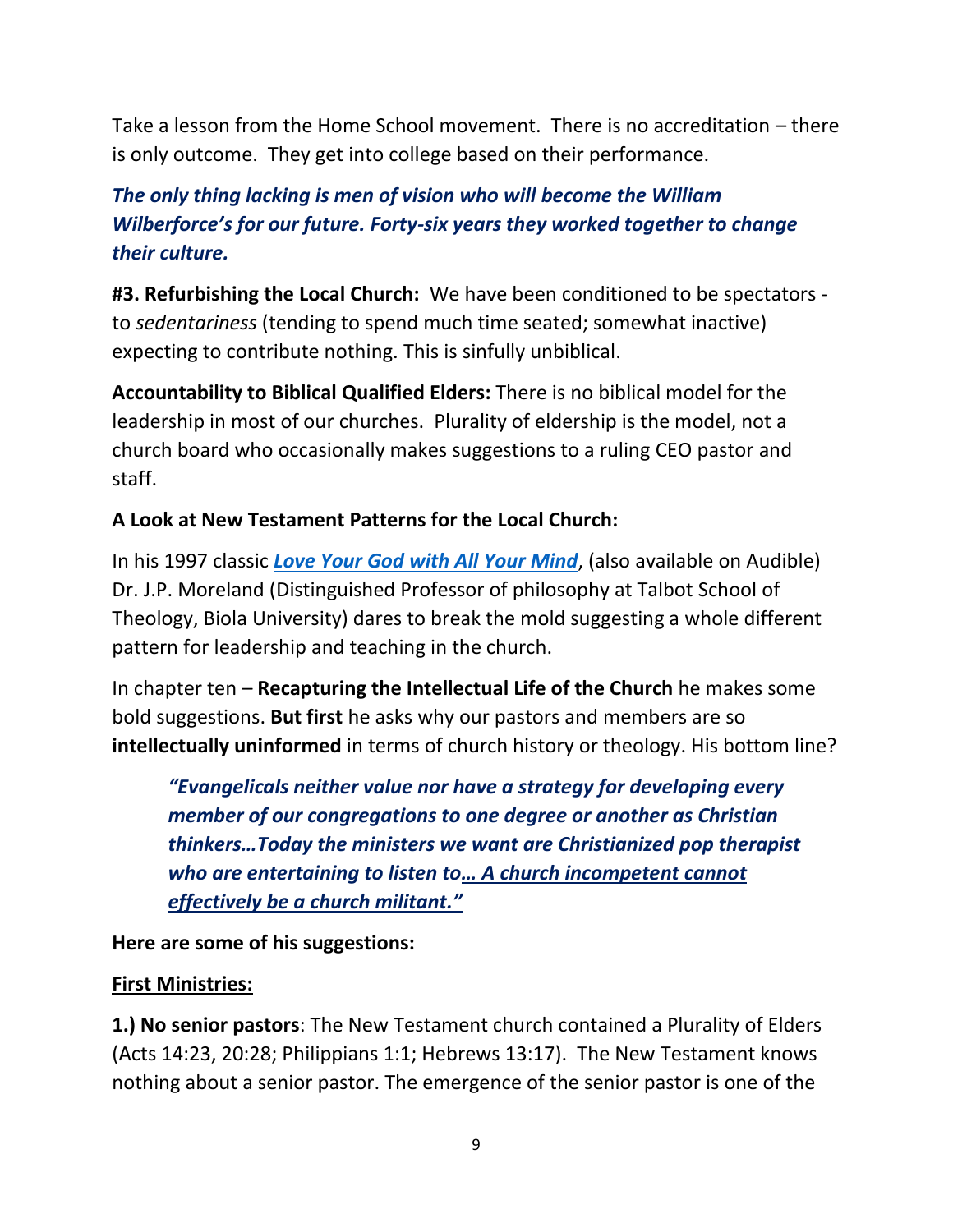factors that has most significantly undermined the development of healthy churches. **Too often, men go into ministry get their own needs met.**

**2.)** The local church should be **led and taught** by a **plurality of voices called elders** and these voices should be **equal**. No one person has enough gifts, perspective and maturity to shape the local church without it becoming narrow.

**3.)** Their job description is to **equip others for ministry**, (Eph. 4:11-16) not to do the ministry themselves. The measure of the effectiveness of the **office of an Evangelist** is not how effective he is at winning people to Christ but how effective he is at **training others** to.

**4.) New Testament ministry was de-centralized.** The Senior Pastor model tends to centralize ministry around the **church building**. This is why you see "how high the walls of most churches are." *It all happens inside the church* – nothing really outside. In most churches today, there is not interest in anything that does not happen inside the four walls.

**5.)** The **main job** of these elders is to **develop the ministry of congregants** and others - see that the members discover their spiritual gifts and develop them. This is in [sharp contrast](https://www.bigskyworldview.org/content/docs/Library/New_Research_Points_to_Gaps_in_How_Churches_Support_Congregants_Gifts_-_Barna_Group.pdf) to what we say in the Barna report above that tells us that what is happening today is the exact opposite.

## **Second Teaching:**

**1.) The filling station model** – people come each week to get their tank full – is running out of gas. The measure is how **easy** it is to understand, how **pleasurable** it is and practically oriented. Moreland has started two churches and participated in others. He states that twenty years of this methodology develops **people who know nothing and are dependent upon someone to tell them what to believe**. Strong Christians are starving, wanting to be stretched and expanded.

**2.) Sermons, teachings and discipling should be geared to serious Disciples**, not to the amusement crowd. Christians need to go home from a teaching with a **handout** with detailed information and references for study. Before a series begins, books and articles for preparation should be made available with assignments. Occasionally pitching to the upper third intellectually speaking will stretch the whole congregation.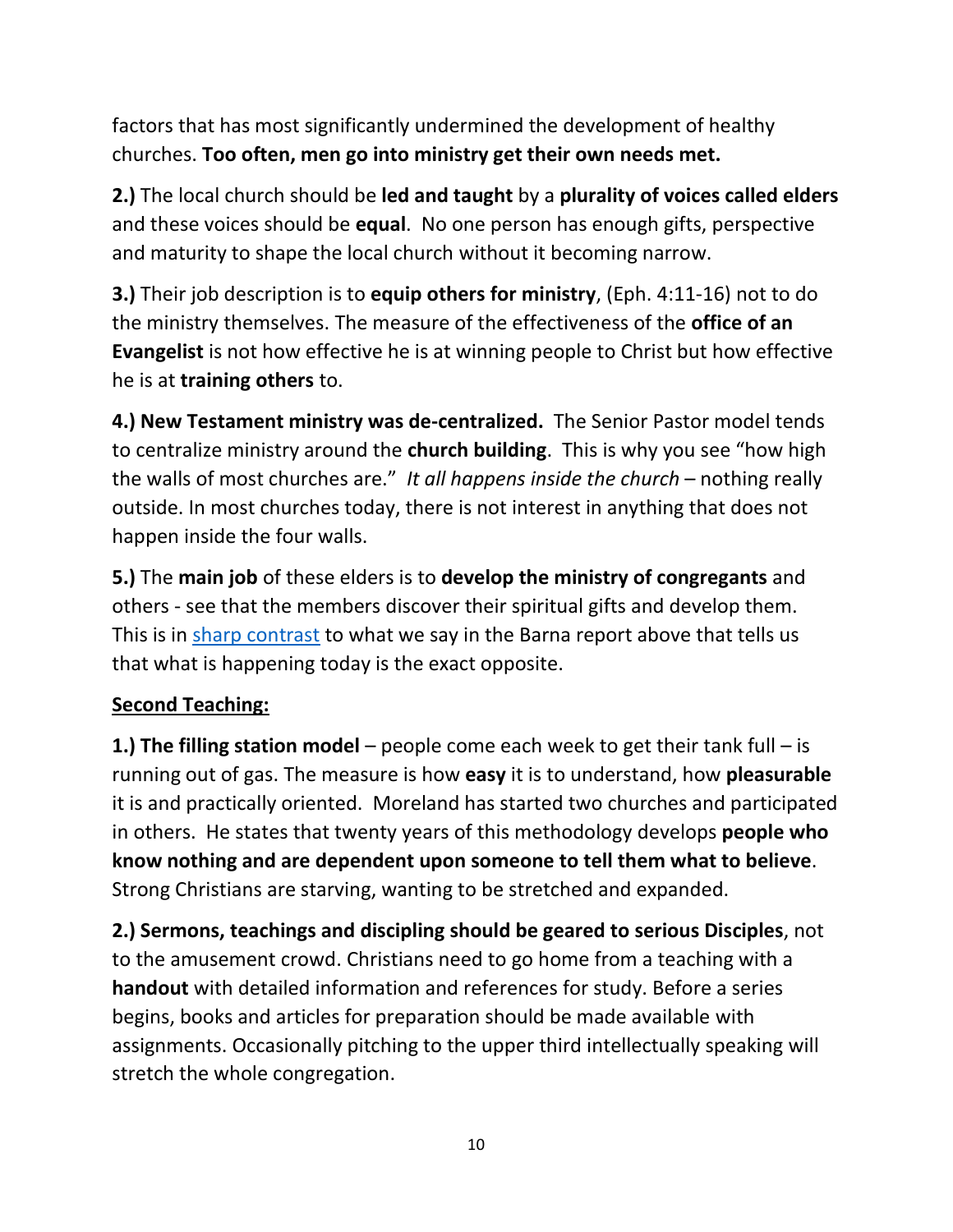**3.) Multiple teachers:** This allows for individual with **specific expertise or interest** to teach series on relevant subjects. It also prevents disproportionate influence by one person and/or emphases.

**4.) Four to six-week series** should be encouraged by different speakers on church history, apologetic themes, cultural issues etc. There is a huge advantage to doing series teaching on subjects. This keeps people **on a subject long enough** to cause transformation. The leader would hand out at least t two-page, detailed handout. Often, assignments would be given for reading ahead of time.

**5.) Shared Ministers and exhorters:** Teachers from other congregations who have specific qualifications should be part of the curriculum.

# **Third Church Size and Teaching Style:**

**1.)** The Jewish synagogue would usually be about 100 people. This general size allows for real relationships to develop, for elders to know their sheep, and for every-member-participation to develop. **New Testament Pattern** – **Every member participation**: In Corinthians 12-14 (and again in Eph. 4) Paul talks about the distribution of gifts and ministries to **every believer to function in the meetings.**

**2.)** Their method of teaching would have been generally **Socratic.** This method is designed to **foster critical thinking a**nd often develops more questions than answers. The leader would introduce the subject and then facilitate a discussion. There would be assigned readings and, in some situations, participation would only be allowed for those who had done the assigned readings.

## **Christianity in the Public Square - Using Resources:**

Abraham Kuyper, former Prime Minister of the Netherlands said two important things:

**#1)** "There is **not a square inch** in the whole domain of our human existence over which Christ, who is Sovereign over all, does not cry, Mine!"

**#2)***"Our age is one of ecclesiastical passivism. When a church ceases to be militant it ceases to be a church of Jesus Christ. A truly militant church stands*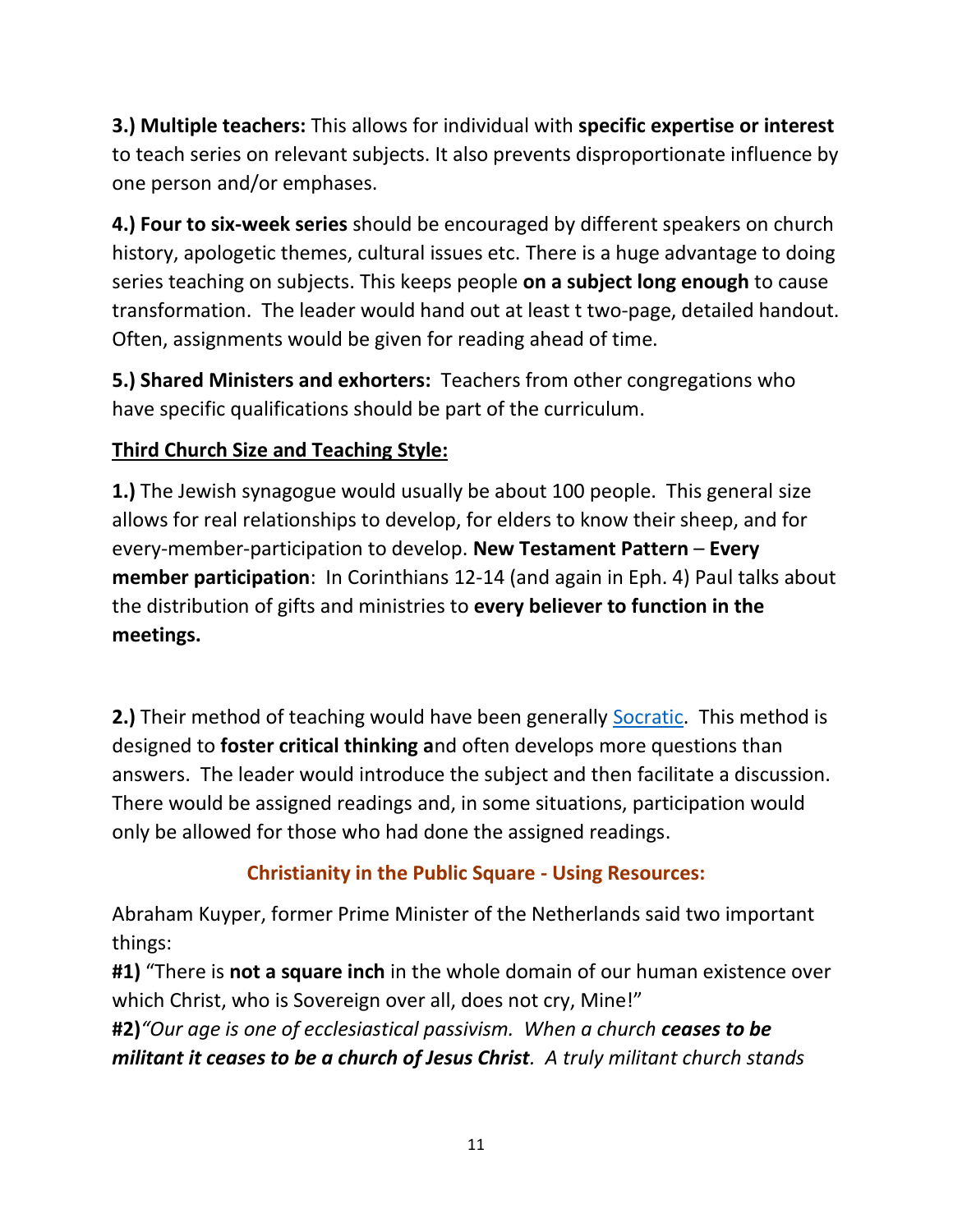*opposed to the world both without and within. Time and again, the church has need to oppose usurpations by the state."* 

With rare exception, the church neither sees its calling to **CLAIM and protect every square** inch of culture and it is now defined as being nice, not being militant. We are not called to be a *FORTESS*, a haven of rest, we are called to be a *Force*.

**In the light of these two thoughts and some of the presented ideas**, we need to look for men who have been **truly equipped in a Christian Worldview including the twenty cultural issues** (and more) discussed in the appendix.

These men may not (in fact probably will not) come from the current pool of what we call ministers. They will come from men we must help rise up. There are currently ministries such as [Summit Ministries](https://www.summit.org/programs/student-conferences/?ims=sc-bing-general&utm_campaign=studentconferences&utm_source=parable&utm_medium=bing&utm_content=bing_general&imt=1&msclkid=5f84b67007131d84f29dd4e3b1120fcc&utm_campaign=studentconferences&utm_source=parable&utm_medium=bing&utm_content=bing_general&utm_term=summit+ministry) that do a broad spectrum of training on cultural issues. This may not be a "quick work" but we must trust God's timing while working with him. Remember how you eat an elephant – one bite at a time. They will be equipped as resources to speak and be available at:

**The Montana Legislature** – We need about 6 men who will committee to two weeks at the legislature either alternately or as required by specific legislation. They would be a resource to help legislators with "messaging" and to persuade those who need to be engaged with relevant subjects.

**City Councils and Public Forums** – a pool of well spoken, qualified spokesmen individuals trained on cultural issues would could be made available to conservative public servants.

**Training opportunities** - There are currently ministries such as [Summit Ministries](https://www.summit.org/programs/student-conferences/?ims=sc-bing-general&utm_campaign=studentconferences&utm_source=parable&utm_medium=bing&utm_content=bing_general&imt=1&msclkid=5f84b67007131d84f29dd4e3b1120fcc&utm_campaign=studentconferences&utm_source=parable&utm_medium=bing&utm_content=bing_general&utm_term=summit+ministry) that do a broad spectrum of training on cultural issues. This group would probably welcome the opportunity to train. A committee from the legislature and city/county leaders could develop a list of topics for these spokesmen to read and be trained on. We already have a LIBRARY of articles available that could be resorted from [bigskyworldview.org/library.](https://www.bigskyworldview.org/library)

### **Appendix:**

## **Cultural Issues - Elaboration of Inadequacies of the Influence of the Church in American Culture**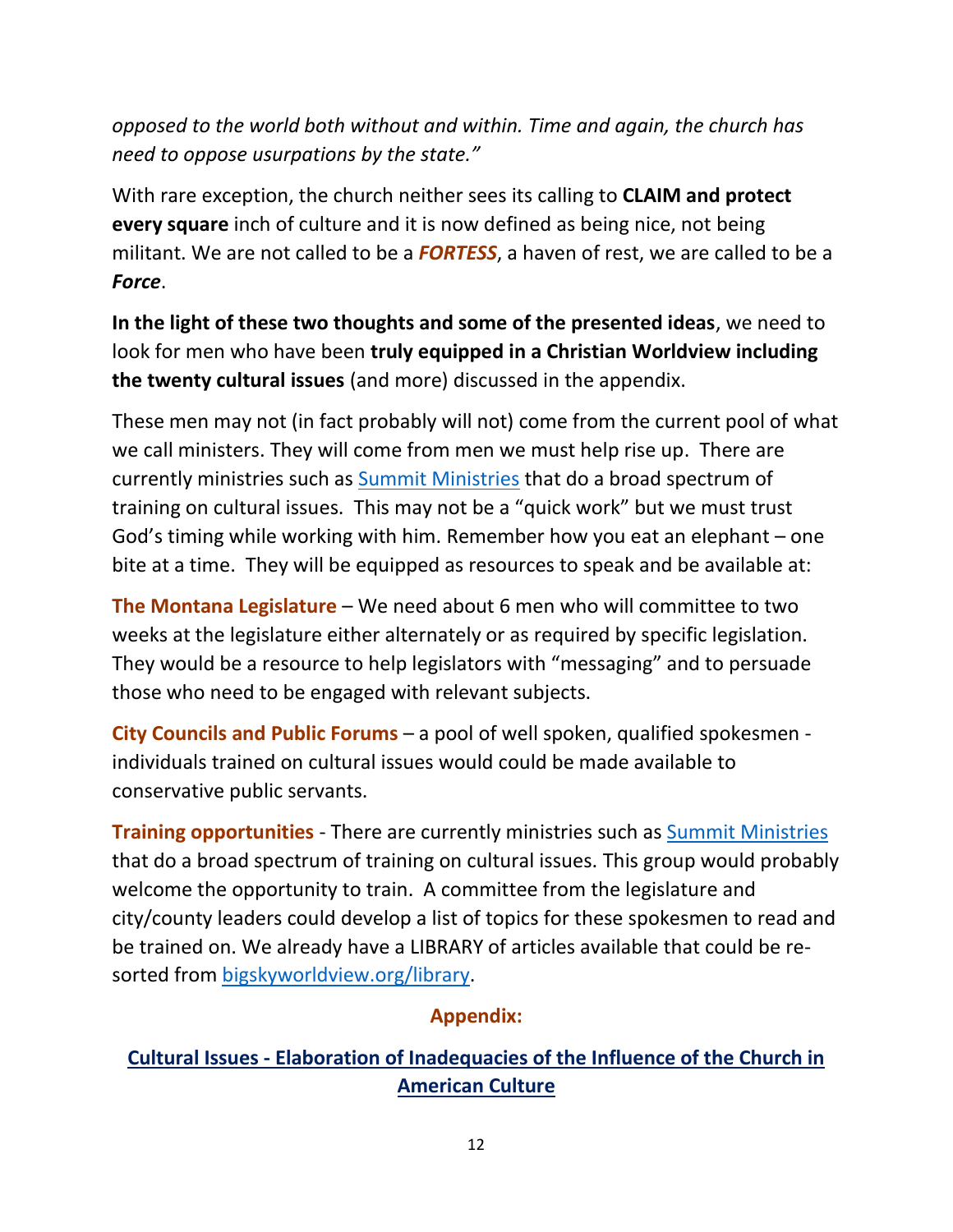- 1. **Slavery:** Most of the church was silent on the issue. Many even supported it. Christian abolition organizations did lead the effort to abolish this evil. This lack of engagement prolonged slavery in America and opened the door for valid criticism. With that said, the idea that America was one of the worst players in this issue is historical ignorance. Slavery was an issue in most countries.
- 2. **Creation vs**. **Evolution:** After the Scopes Trial, the teaching of the theory of evolution flourished. Soon, teaching of Creation was banned in schools. Meanwhile, most of the church was silent. This WAS, the time when Progressives captured the mind of our kids.
- 3. **The Civil Rights Movement:** Most of the church was un-involved. This opened the door for Marxist ideology to invade much of the Black community. Marxist advocates are skilled at finding opportunities like this to promote their [Liberation Theology](http://www.bigskyworldview.org/content/docs/Library/The_Marxist_roots_of_black_liberation_theology.pdf) [doctrines.](http://www.bigskyworldview.org/content/docs/Library/The_Long_Chains_of_Liberation_Theology_PDF.pdf)
- 4. **The [Sexual Revolution](http://www.bigskyworldview.org/content/docs/Library/Sowing_the_Sixties_Winds_Reaping_Todays_Wirlwinds.pdf) of the 60's:** This movement has a foundation of **rebellion**. While there are valid LGBT concerns that the church needs to address, the LGBTQ+ Activists are immersed in rebellion. These movements always capitalize on shortcomings within institutions - be it the church or corporations. When the church failed to teach ethics well, it opened a door. In the early days of the industrial revolution when workers were being exploited by industrial barrens, Marxists infiltrated the union movements and are still there today. The sexual revolution evil continues to this day, but the church did very little teaching to resist it and still doesn't.
- 5. **Roe v. Wade and Abortion:** Many para-church organizations have been influential in the Pro-Life movement. But, in 47 years since Roe, and 62 million dead babies, you have to look long and hard to find a church where the **pastor did a full teaching** on abortion even once.
- 6. **No-Fault Divorce - 1970s:** Few legislative moves have done more harm to the family than this. Ronald Reagan publicly apologized for his influence in this. Again, the pulpits were quiet. How wonderful it is that you can now [do this on line](https://www.onlinedivorce.com/?msclkid=f51db61521cd14a37929d64ae38f3288&utm_source=bing&utm_medium=cpc&utm_campaign=%5BP%5D%20United%20States%20%7C%20Country&utm_term=%2Bno%20%2Bfault%20%2Bdivorce&utm_content=Uncontested%20No%20Fault*%20%7C%20USA_br) without a lawyer. Sic!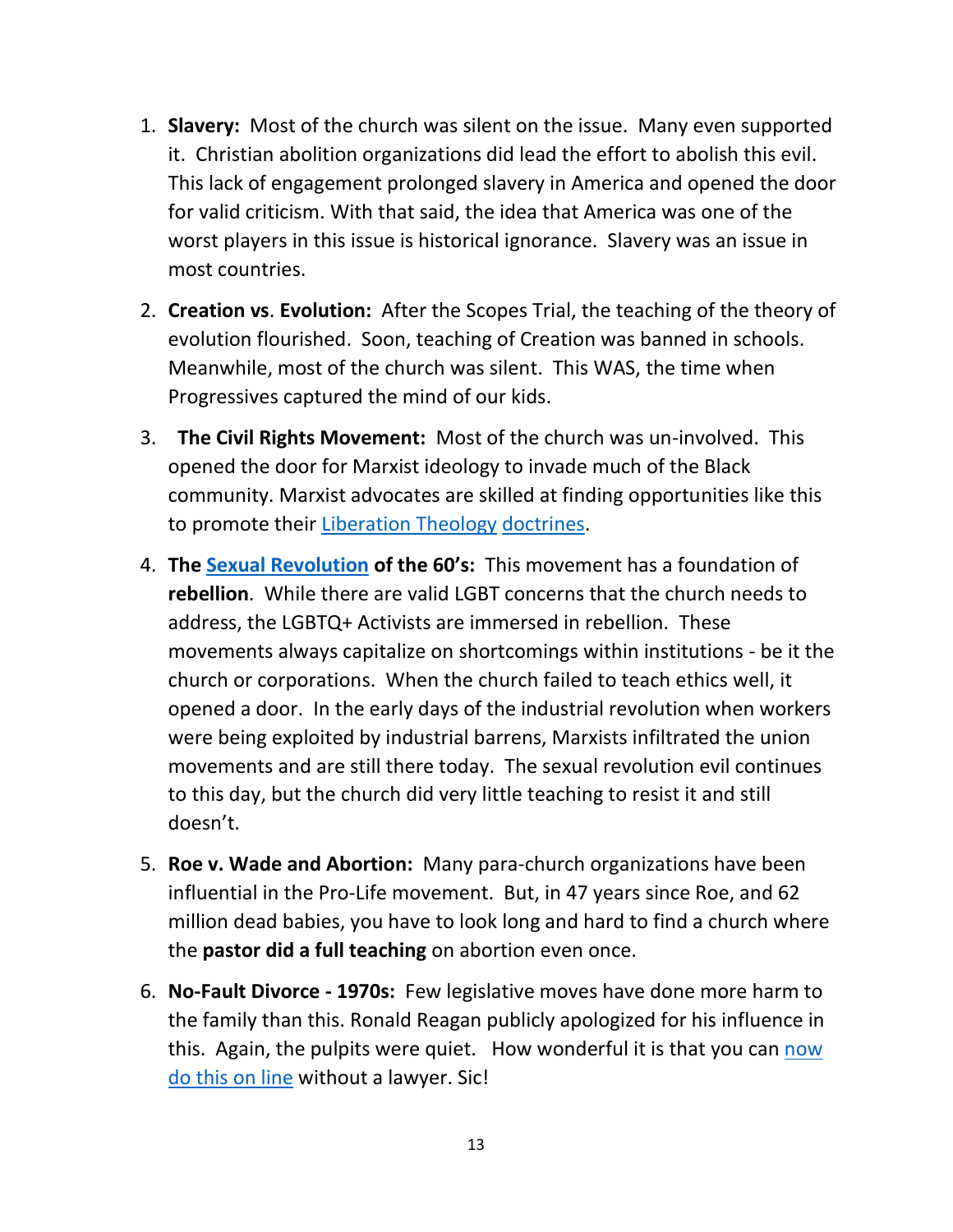- 7. **Second and following waves of Feminism** designed to destroy the family, was the foundation for the homosexual movement and all things LGBTQ.
- 8. **The Homosexual Movement:** While homosexuality is not new, its efforts to transform societies have grown since the 60's. In their 1987 Manifesto, *The Overhauling of Straight – [A Blueprint for Transforming Social Values](http://www.bigskyworldview.org/content/docs/Library/The_Overhauling_of_StraightAmerica.pdf)*, these activists told us exactly how they would transform America and without any resistance from the church – they have completed their mission. This tiny fraction LGBTQ group now OWNS America – corporations, media, athletic organization and ALL branches of the Christian church. Again, lots of organizations are promoting truth on this issue except teaching from the church.
- 9. **Cohabitation** has become common, even acceptable in many Evangelical churches. Those doing pre-marital council testify that many of their counselees are living together and Pastors will marry them anyway. This establishes a very unstable beginning for these family units.

#### 10. **Intermarriage with unbelievers – silence.**

- 11.**Pornography**. Again, a subject NEVER addressed from the pulpit in teaching. Josh McDowell maintains that this factor alone is and will continue to destroy the church. Nearly 70% of pastors regularly view porn. For men the figure is higher, and the figures for women are climbing. The guilt from this *dulls the senses and the shame is like a cloak* of capitulation.
- 12.**Same-Sex Marriage**: Why are young adults OK with this? In the last decade, the culture has informed our youth that this is good while the church has been silent - failing to preserve marriage, the foundation of Christian culture. Five years since the Supreme Court decision and not a peep from the pulpit.
- 13.**The TRANS Movement:** In the last year, this idea has exploded, become "the tip of the spear" of not just the LGBTQ activists but for all of the Left. Less than ½ of 1% experience actual Gender Dysphoria. Nevertheless, even conservatives are bowing to the cultural demands of this tiny group with no voice from the church.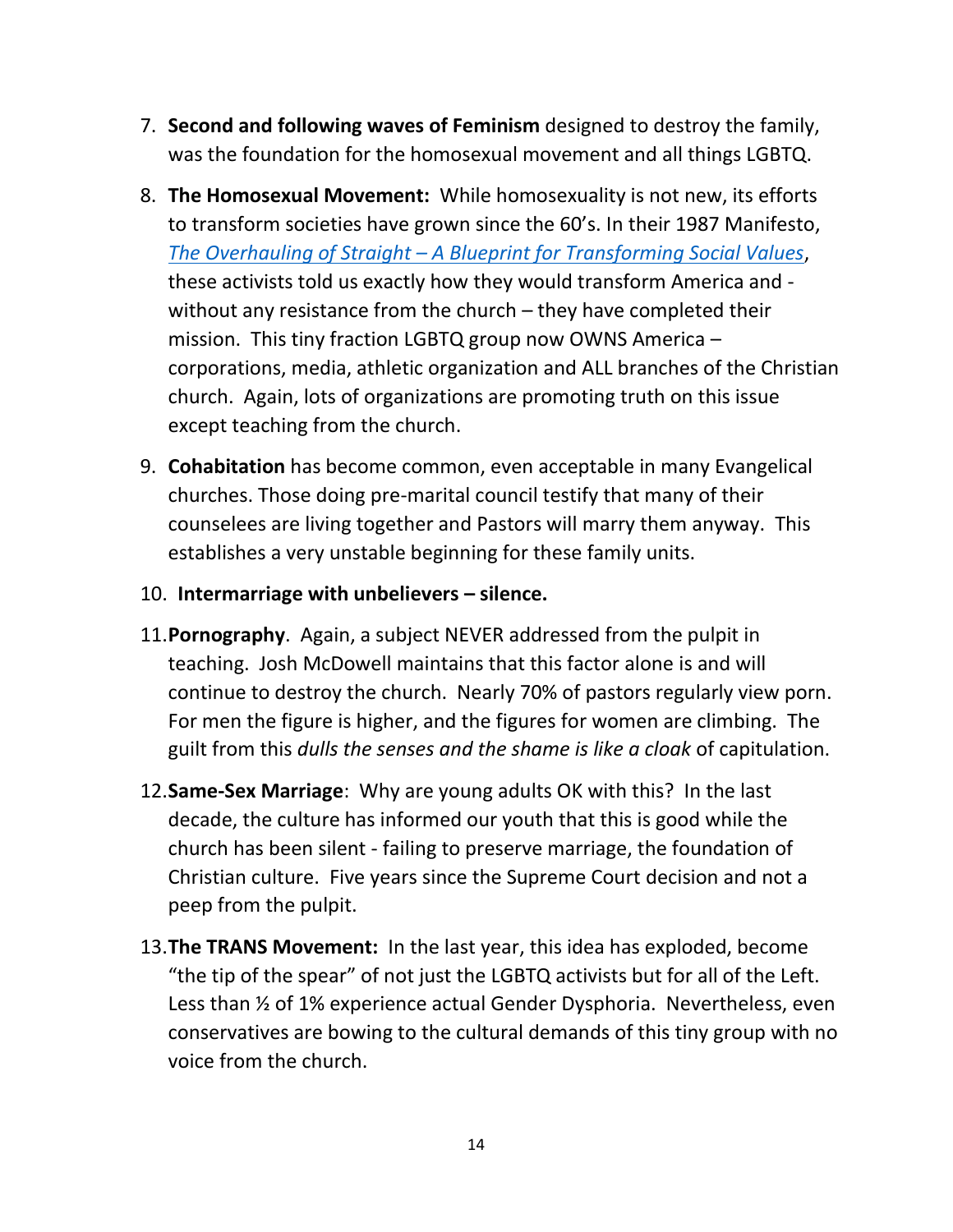- 14.**The COVID Agenda**. When COVID hit and churches were shut down, what did leadership do? Whatever government says, we will obey. Even today (04/01/2021), months after Montana was opened up, evangelical and reformed churches are submitting to California-like standards. Leadership has – again - failed to discern that there are evil forces at work on this that intend to destroy us.
- 15.**Religious Liberty**  silence.
- 16.**And then came the 2020 Election: Who would be president of the United States if pastors had exposed the Democratic Party for what it is?** For many this was the last straw. Even the most politically un-astute spiritual leader had to know that the **Democrats had become solidly a Marxist-Atheist Religion intent on destroying America** as we know it AND especially Orthodox Christianity. The vast majority of the Evangelical and Catholic churches said nothing in terms of direction… just love each other.
- 17.**Critical Theory, [Critical Race Theory,](http://www.bigskyworldview.org/content/docs/Library/Critical_Race_Theory_The_New_Tolerance_and_Its_Grip_on_America_BG3567.pdf) [Black Lives Matter](http://www.bigskyworldview.org/content/docs/Library/The_Real_Mission_of_Black_Lives_Matter.pdf)** etc. catapulted on the scene threating everything orthodox Christianity holds dear. And what did the Pastors do  $-$  if they even knew what it was? Many embraced it. Most didn't take the trouble to find out what it was. Prominent youth leaders were observed on Facebook defending BLM – one of the evilest groups on the planet.
- 18.The **[COVID Passport Power Grab](http://www.bigskyworldview.org/content/docs/Library/The_COVID_Passport_-_We_Have_The_Power_To_Say_No.pdf)** that now threatens millions of believers whose research is leading them to question the vaccine. Will they be able to travel? Will they lose their jobs? Jack Hibbs, a pastor, and supporter of former President Donald Trump, said in a sermon that he believes the [COVID-19 vaccine is a social control tactic that is conditioning](https://www.beliefnet.com/wellness/is-the-covid-19-vaccine-the-mark-of-the-beast.aspx) people to accept the mark of the beast. Will these feminized shepherds remain silent on this issue also, that will impact the church? Even the Pre-Tribulation Rapture group – usually a-hunt for anything suggesting Jesus is coming back tomorrow – has been silent.
- 19.**The Great Reset - a compilation of Factors:** For many, the last straw that made us realize that we needed to begin to form coalitions to preserve the faith was the election of 2020 – yes, politics. [For a century, the Democratic](http://www.bigskyworldview.org/content/docs/Library/Marxist_Democrats_and_the_PC_Right_Non_Dare_Call_it_Evil4.pdf)  [Party](http://www.bigskyworldview.org/content/docs/Library/Marxist_Democrats_and_the_PC_Right_Non_Dare_Call_it_Evil4.pdf) has been moving Left. During 2020, enhanced by the COVID agenda,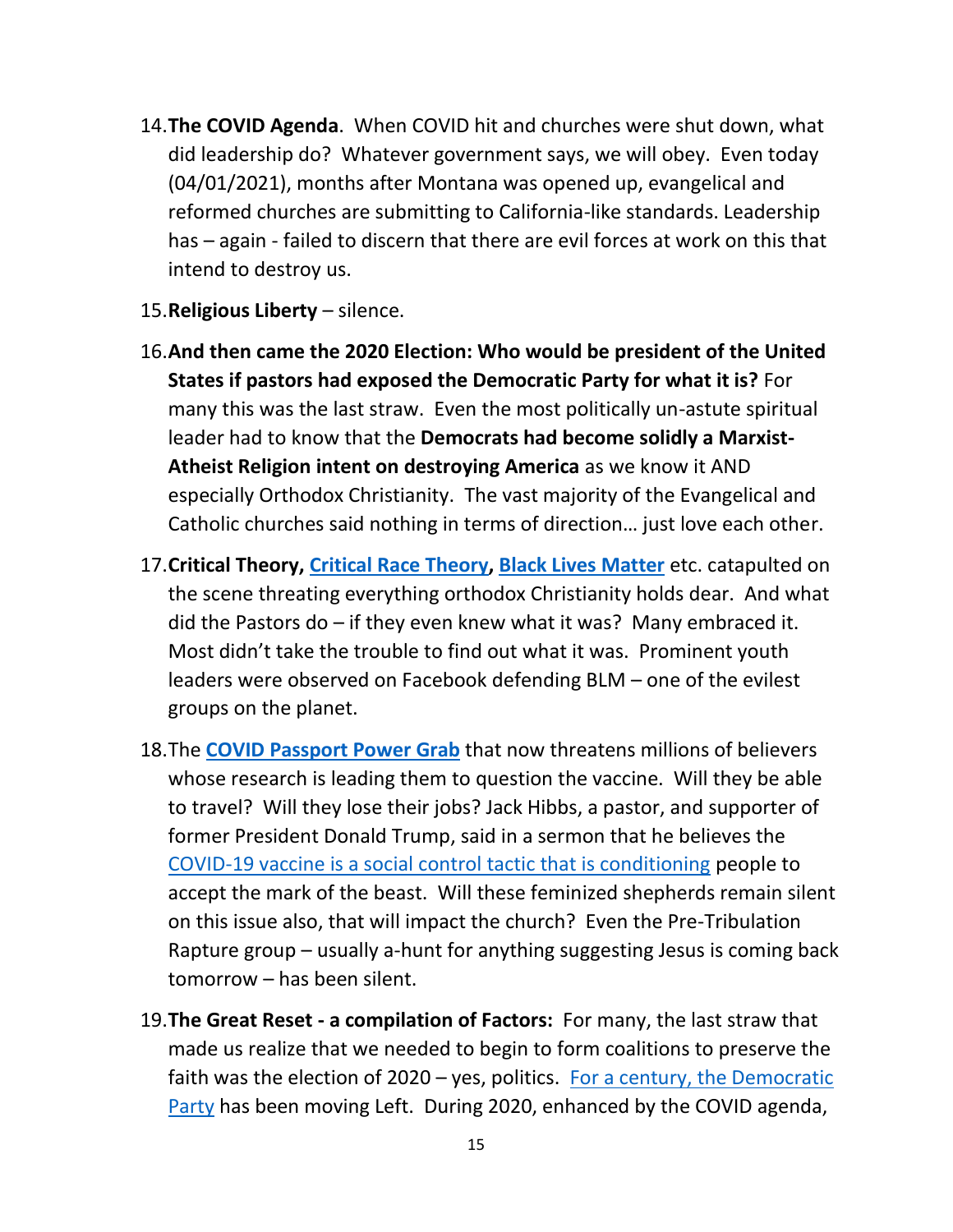this party fully embraced atheistic Marxism categorizing itself not as a political party anymore, but as a religion. The evil now being openly promoted by this religion is not hidden and it is not isolated. Nevertheless, in the face of open attacks on Christianity, **the vast majority of Christian leadership lacked either the** *discernment* **or the** *courage* **to identify this evil and speak of it.** They failed to equip the saints (Eph. 4:12) to vote constructively – or at all. Instead of warning the *sheep* of the danger of this election, the majority of the *Shepherds* caved and spoke of unity and being kind. One wise [pastor creatively compared the platforms](https://www.youtube.com/watch?v=6wInJkBEHQw) of the two parties. In spite of this YouTube going viral in the Christian community, it did not move the leadership.

20.**Globalism, the World Economic Forum and the New World Order.** Plan do erase borders and our national government.

#### **Suggested reading and resources: \*\* Available on Audible**

- **1.** *\*\*Live Not by Lies – [A Manual for Christian Dissidents](https://www.amazon.com/Live-Not-Lies-Christian-Dissidents/dp/B0892SPHYG/ref=sr_1_1?crid=15GEWPVO8NY2P&dchild=1&keywords=live+not+by+lies+a+manual+for+christian+dissidents&qid=1624816481&sprefix=Live+Not+by+Lies%2Caps%2C248&sr=8-1)* **– by Rod Dreher**  This book will expose what is going on in America in detail like none other. Top of my list - MUST READ
- **2.** *\*\*Fault Lines - [the Social Justice Movement and Evangelicalism's Looming](https://www.amazon.com/Fault-Lines-Movement-Evangelicalisms-Catastrophe/dp/B08T6G7FCQ/ref=sr_1_3?crid=20V3H65XL77GT&dchild=1&keywords=fault+lines+voddie+baucham&qid=1624816738&sprefix=Fault+%2Caps%2C255&sr=8-3)  [Catastrophe](https://www.amazon.com/Fault-Lines-Movement-Evangelicalisms-Catastrophe/dp/B08T6G7FCQ/ref=sr_1_3?crid=20V3H65XL77GT&dchild=1&keywords=fault+lines+voddie+baucham&qid=1624816738&sprefix=Fault+%2Caps%2C255&sr=8-3)* **- by Dr. Voddie Baucham.** Excellent no-nonsense explanation of how CRT is dividing the churches in America – not just the Baptists.
- 3. *\*\*American Marxism* **Mark Levin** explains how the core elements of Marxist ideology are now pervasive in American society and culture—from our schools, the press, and corporations and beyond.
- 4. *\*[\\*Confronting Injustice Without Compromising Truth](https://www.amazon.com/Confronting-Injustice-without-Compromising-Truth/dp/0310119480/ref=sr_1_1_sspa?crid=3VD92X2UPN8KF&dchild=1&keywords=confronting+injustice+without+compromising+truth&qid=1624816941&sprefix=Confronting+Injustic%2Caps%2C243&sr=8-1-spons&psc=1&spLa=ZW5jcnlwdGVkUXVhbGlmaWVyPUEyU0cwRkxOQUlCN0tZJmVuY3J5cHRlZElkPUEwNDEzMDIzMTgzT0ZISUZWWDI4VCZlbmNyeXB0ZWRBZElkPUEwNDk4NzQ0MlJRSlFHTDdSUVVKVSZ3aWRnZXROYW1lPXNwX2F0ZiZhY3Rpb249Y2xpY2tSZWRpcmVjdCZkb05vdExvZ0NsaWNrPXRydWU=)* **- by Dr. Thaddeus**  William at Biola University (Suggested by the Colson Center for Christian Worldview) This is the best review of social justice issues. Fair but conservative. Practical and extremely helpful.
- 5. *[\\*\\* We Will Not Be Silenced](https://www.amazon.com/Will-Not-Silenced-Workbook-Courageously/dp/0736985557/ref=sr_1_1_sspa?crid=34PBD61MIGKHV&dchild=1&keywords=we+will+not+be+silenced+erwin+lutzer&qid=1626280623&sprefix=We+Will+Not+%2Caps%2C294&sr=8-1-spons&psc=1&spLa=ZW5jcnlwdGVkUXVhbGlmaWVyPUFFNUIySUZHVlFSV04mZW5jcnlwdGVkSWQ9QTAzMjYzMDgzVE1IUTYwVVRBMFJRJmVuY3J5cHRlZEFkSWQ9QTAxMzU0MzEzQ0FaMUJBTVZVMDUyJndpZGdldE5hbWU9c3BfYXRmJmFjdGlvbj1jbGlja1JlZGlyZWN0JmRvTm90TG9nQ2xpY2s9dHJ1ZQ==): Responding Courageously to Our Culture's*  Assault on Christianity. Pastor Erwin Lutzer unraveled the complex threats faced by Christians in a society that has weaponized race, gender, sexuality, and more to divide individuals and undermine freedom. Excellent overview.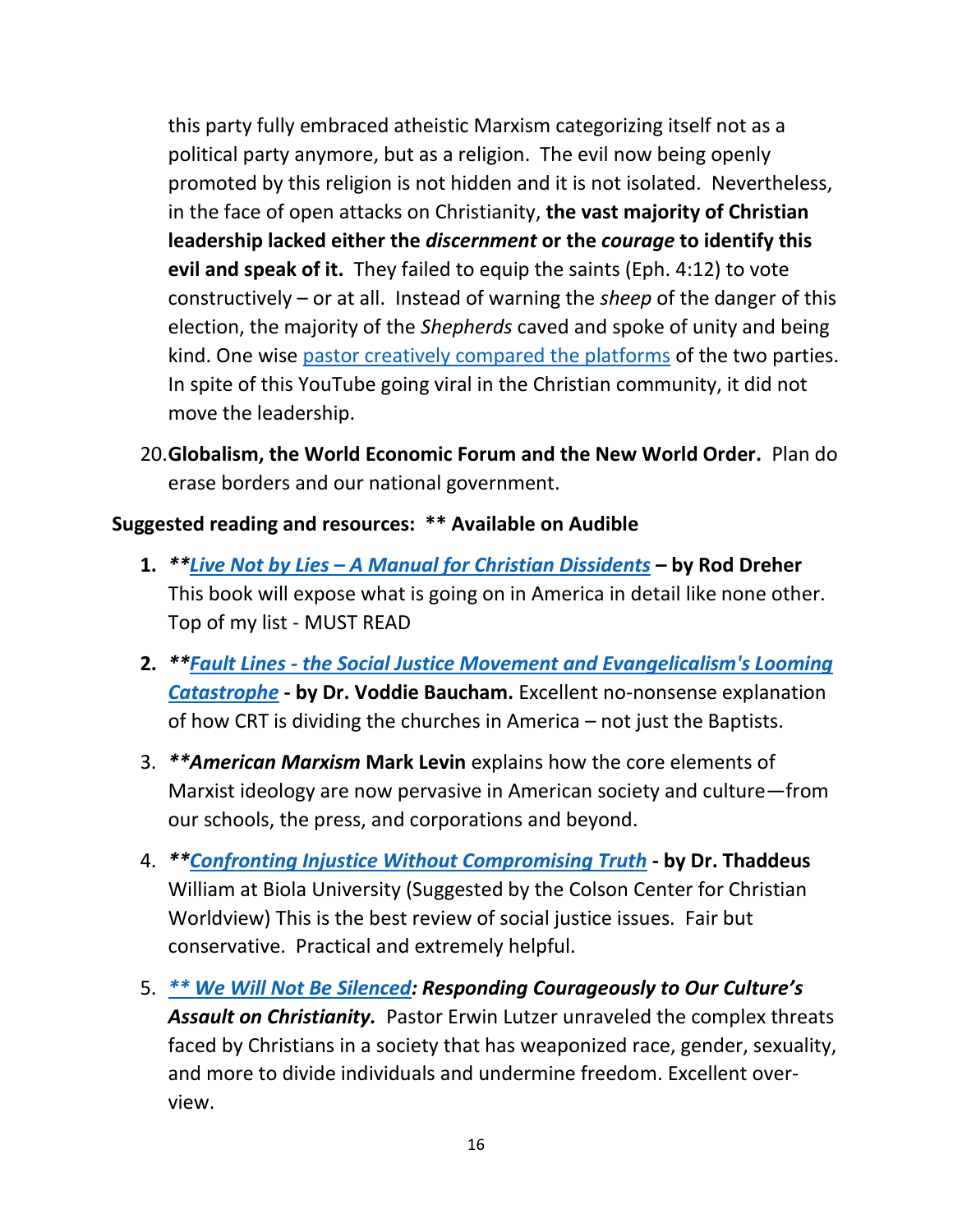- 6. *\*[\\*The Rise and Triumph of the Modern Self -](https://www.amazon.com/gp/product/B089DNYCDY/ref=dbs_a_def_rwt_hsch_vapi_taft_p1_i0) Cultural Amnesia, Expressing [Individualism, and the Road to Sexual Revolution](https://www.amazon.com/gp/product/B089DNYCDY/ref=dbs_a_def_rwt_hsch_vapi_taft_p1_i0)***- by Carl Truman,**  Professor of Theology at Southeastern Baptist Seminary. (Suggested by the Colson Center) This exposes the MIND of the left (and many of us) and how we got here. It is exceptionally well done and helpful.
- 7. **\*\****[Strange New World: How Thinkers and Activists Redefined Identity and](https://www.amazon.com/Strange-New-World-Activists-Revolution/dp/1433579308/ref=sxin_10_mbs_w_global_sims?content-id=amzn1.sym.167d0880-9da0-400b-938e-4382731a4102%3Aamzn1.sym.167d0880-9da0-400b-938e-4382731a4102&crid=2A3DL1LOTXS8R&cv_ct_cx=the+rise+and+triumph+of+modern+self&keywords=the+rise+and+triumph+of+modern+self&pd_rd_i=1433579308&pd_rd_r=e2e686e9-2d12-4c7c-8f63-e2902976c025&pd_rd_w=y6wl0&pd_rd_wg=LVTAF&pf_rd_p=167d0880-9da0-400b-938e-4382731a4102&pf_rd_r=K5PFP4QBW3Q8VDJMZ15E&qid=1653694364&sprefix=The+Rise+and+T%2Caps%2C187&sr=1-1-9e7645f9-2d19-4bff-863e-f6cdbe50f990)  [Sparked the Sexual Revolution](https://www.amazon.com/Strange-New-World-Activists-Revolution/dp/1433579308/ref=sxin_10_mbs_w_global_sims?content-id=amzn1.sym.167d0880-9da0-400b-938e-4382731a4102%3Aamzn1.sym.167d0880-9da0-400b-938e-4382731a4102&crid=2A3DL1LOTXS8R&cv_ct_cx=the+rise+and+triumph+of+modern+self&keywords=the+rise+and+triumph+of+modern+self&pd_rd_i=1433579308&pd_rd_r=e2e686e9-2d12-4c7c-8f63-e2902976c025&pd_rd_w=y6wl0&pd_rd_wg=LVTAF&pf_rd_p=167d0880-9da0-400b-938e-4382731a4102&pf_rd_r=K5PFP4QBW3Q8VDJMZ15E&qid=1653694364&sprefix=The+Rise+and+T%2Caps%2C187&sr=1-1-9e7645f9-2d19-4bff-863e-f6cdbe50f990)* **Carl Truman**
- **8.** *\*\*Worshiping The State***[: How Liberalism Became Our State Religion.](https://www.amazon.com/Worshipping-State-Liberalism-Became-Religion/dp/1621570290/ref=sr_1_1?dchild=1&keywords=worshipping+the+state&qid=1634075410&sr=8-1)**  Benjamin Wiker**.** Sometimes, it's worth knowing where ideas come from. This Catholic philosopher-theologian does and amazing job of stepping us through where we got this leftist thinking.
- 9. **\*\****Technocracy – [The Hard Road to World Order](https://www.amazon.com/s?k=technocracy+the+hard+road+to+world+order&crid=19RVN8B97Q2TI&sprefix=Technocracy%2Caps%2C181&ref=nb_sb_ss_ts-doa-p_4_11)* **–** Patrick Wood
- 10.*\*\*1620 – [A Critical Response to the 1619 Project](https://www.amazon.com/1620-Critical-Response-1619-Project/dp/B08GGBBLYG/ref=sr_1_3?crid=1WZDA0OJ48619&dchild=1&keywords=1620+a+critical+response+to+the+1619+project&qid=1624818403&sprefix=1620%2Caps%2C280&sr=8-3)* **– by Dr. Peter Wood.** The New York Times 1619 Project is a primary weapon of the LEFT right now. This is being taught in our schools. Good response.
- **11.***[The Dallas Statement On Social Justice and The Gospel](http://www.bigskyworldview.org/content/docs/Library/The_Dallas_Statemen_On_Social_Justice_and_The_Gospel_TEXT.pdf)***. (LINKED to the article on BSWF web page.)** Pastor John MacArthur and other conservative Pastors express issues on CRT and SJ. This is, in a sense, a rebuke of the Southern Baptist Convention's response.
- 12.*\*[\\*Cynical Theories: How Activist Scholarship Made Everything about Race,](https://www.amazon.com/Cynical-Theories-Scholarship-Everything-Everybody/dp/B08LDSWJ9V/ref=sr_1_3?crid=27ABI1J80D0E9&dchild=1&keywords=cynical+theories+by+helen+pluckrose+and+james+lindsay&qid=1624818533&sprefix=Cynical%2Caps%2C273&sr=8-3)  [Gender, and Identity―and Why This Harms Everybody](https://www.amazon.com/Cynical-Theories-Scholarship-Everything-Everybody/dp/B08LDSWJ9V/ref=sr_1_3?crid=27ABI1J80D0E9&dchild=1&keywords=cynical+theories+by+helen+pluckrose+and+james+lindsay&qid=1624818533&sprefix=Cynical%2Caps%2C273&sr=8-3)* **- by Helen**  Pluckrose and James Linsey (One of the authors appears to be secular but this is an excellent work exposing the tenacles of THEORY that others have not.).
- 13.**\*\****[The Doctrine of the Lesser Magistrates](https://www.amazon.com/Doctrine-Lesser-Magistrates-Resistance-Repudiation/dp/1482327686/ref=sr_1_1?crid=964LOGGXBHC9&dchild=1&keywords=the+doctrine+of+the+lesser+magistrates&qid=1627508630&sprefix=The+Doctrin+%2Caps%2C255&sr=8-1) – A Proper Resistance to Tyranny and a Repudiation of Unlimited Obedience to Civil Government* by Matthew Trewhella. This book outlines the error of the majority of the church's teaching on Rom. 13. The Reformers taught that the King was in covenant with God AND the people to follow God's rule. When he transgressed, he was to be resisted. This was the justification for the Revolutionary war. See also *LexRex – The Law is King*.